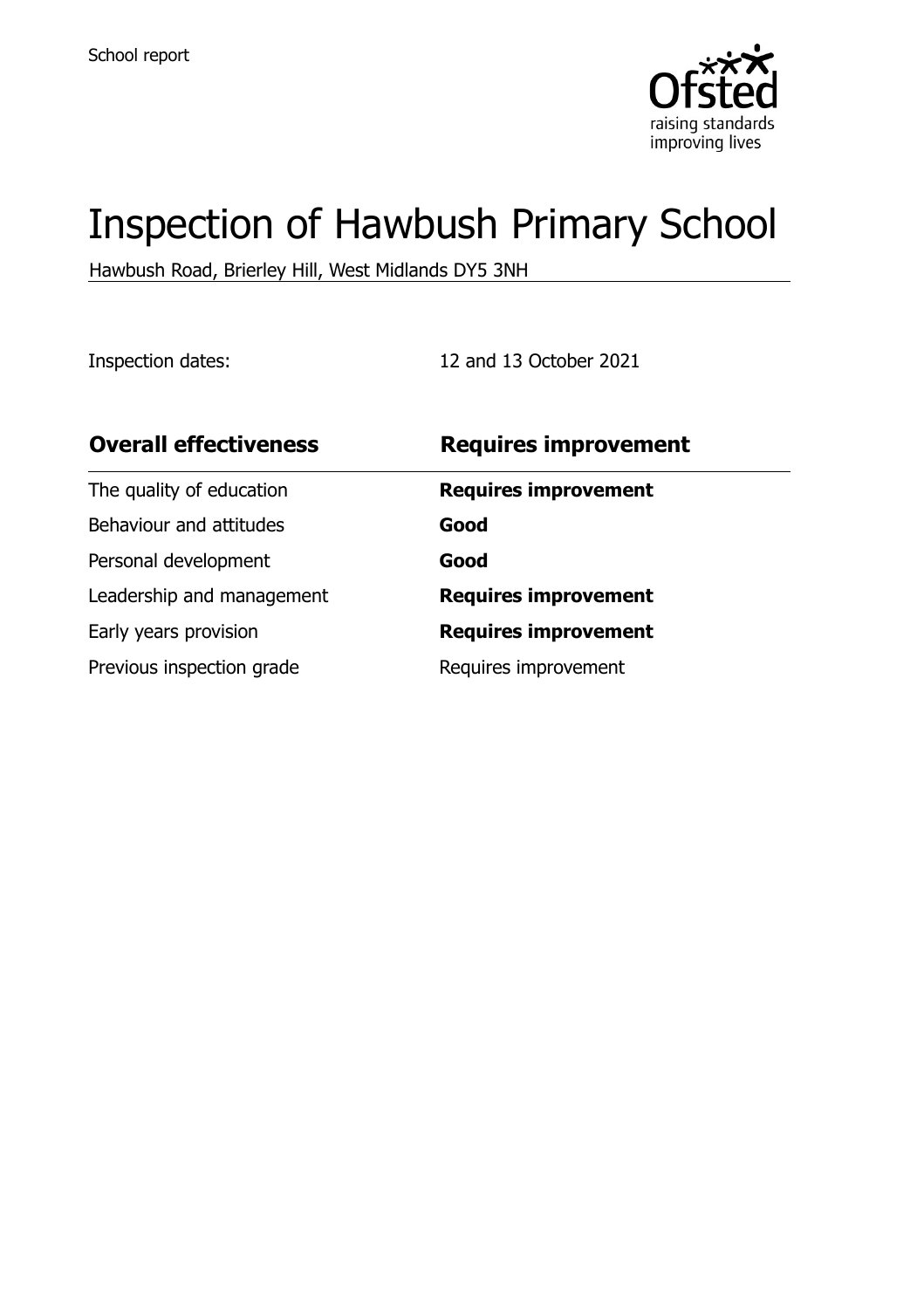

# **What is it like to attend this school?**

Pupils believe in the school's values of fairness, perseverance, hope, resilience and respect. Pupils enjoy their forest school sessions and working together. Pupils know what bullying is. They have confidence that adults would help them sort it out. Pupils feel safe in school.

Staff are ambitious for pupils. They show commitment to the pupils and the local community. The school provides high-quality care for pupils who need emotional support. Pupils behave well most of the time.

Staff are looking for ways to extend pupils' experiences. Pupils are looking forward to restarting clubs and welcoming visitors. For example, some have recently started school council, junior leadership team and working with community police.

Despite these positive features, pupils do not achieve well enough. Leaders know the attributes they want all pupils to have by the time they leave the school. However, leaders have not identified exactly what pupils need to learn in subjects such as history, science and art and design. The curriculum lacks ambition and is not well organised in some subjects. Leaders have prioritised improving pupils' mathematics. However, due to weaknesses in the teaching of early reading, some pupils do not learn to read fluently or confidently.

#### **What does the school do well and what does it need to do better?**

The quality of education is not good enough. Leaders are beginning to think about how to organise and deliver their curriculum so that it supports pupils' learning and development more effectively. For example, in mathematics, leaders are clear on the small steps that pupils need to learn to be successful.

The teaching of early reading is not secure. Some staff do not have the skills to teach phonics well because training has not been effective. Adults do not always appropriately model the sounds letters make. Pupils struggle to remember and use their previous learning. Pupils do not use letter sounds to help them write well.

In some subjects, teachers have insufficient guidance about what to teach. Curriculum plans in these subjects do not clearly identify the knowledge and skills pupils will learn. Teaching in these subjects does not sequence learning well enough to help pupils build on what they already know or prepare them for future learning. Some teachers have not had sufficient training to help them teach the curriculum well. Pupils have a poor recall of their science and history work.

Leaders have not consistently checked that subject plans are delivered effectively. This does not help leaders have an accurate understanding of the areas to improve in the school. For example, plans to learn about key artists have not enabled the pupils to know more and remember more about these artists.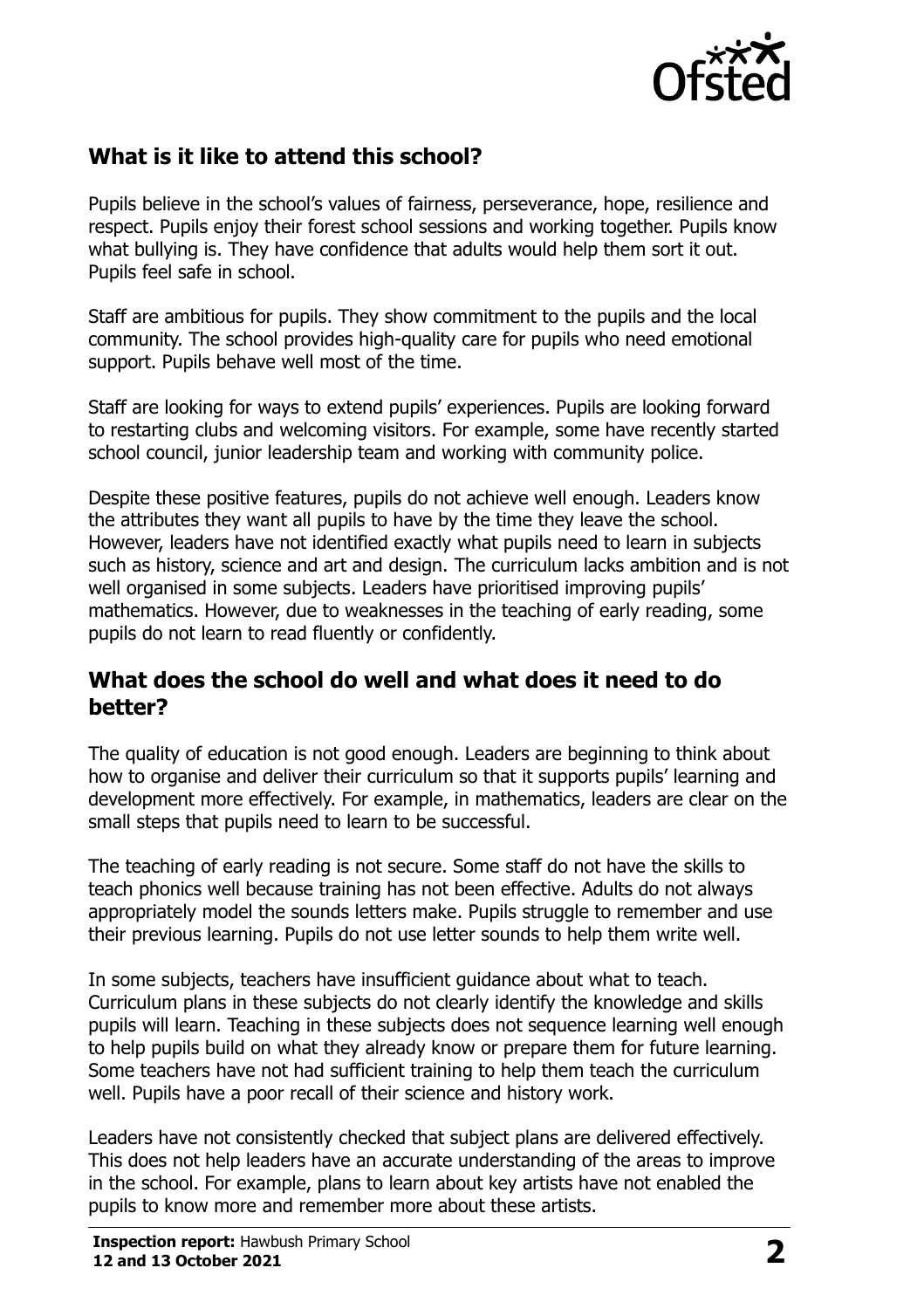

Leaders are ambitious to broaden pupils' horizons. They make sure that pupils learn about different faiths and cultures. Other areas of the curriculum teach pupils about democracy. Leaders have also prioritised pupils' understanding of mental health. They have secured additional support for those who need it. Pupils generally behave well. Sometimes they lose focus when the curriculum does not meet their needs fully.

Leaders have procedures in place to manage attendance. However, low attendance and high persistent absence rates have continued since summer 2021, when all pupils were expected to return to school. This is a barrier to pupils making progress through the curriculum.

Teachers understand the difficulties that pupils with special educational needs/and or disabilities (SEND) have with their learning. This is especially so in the school's specially resourced provision. The individual attention and care that these pupils receive meets their needs well. This means that the pupils engage in learning where they may not have done so before.

The early years curriculum is well thought out. Skilled adults help children to learn and acquire language. There is a high focus on this, and children rise to the challenge. They can talk effectively with a partner by the time they reach Reception Year. Relationships are strong and children get off to a good start because the adults understand the steps to develop learning. Children who have had little pre-school experience or have SEND are well supported. However, due to weaknesses in the teaching of reading, children do not do as well as they could.

Governors have ensured that the school operated well during the COVID-19 pandemic. There has been less attention on their evaluation of the school's quality of education.

Staff enjoy working at the school. They say leaders support them well. Staff value the help they get to keep a positive work–life balance.

### **Safeguarding**

The arrangements for safeguarding are effective.

Leaders make sure that there are clear arrangements for keeping pupils safe. They train all staff so that everyone knows what to do if they have concerns about a child. Staff are alert to any signs that a pupil may be at risk. They report concerns quickly. Leaders' records help to ensure that pupils and their families get the support that they need when they need it.

Additional staff provide well-being support. Leaders have also invested in external services to help pupils.

Pupils learn about keeping safe, including how to stay safe online.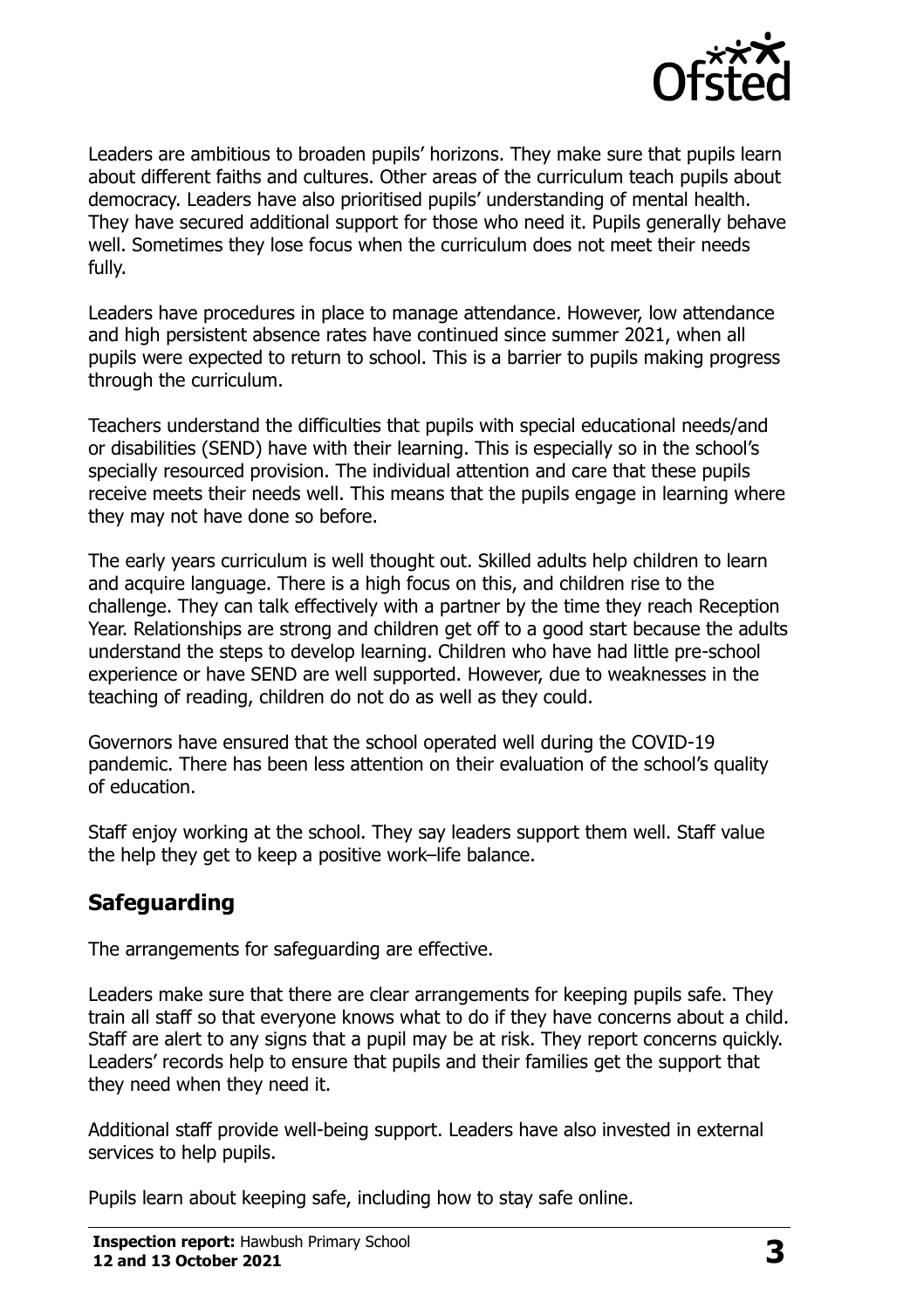

# **What does the school need to do to improve?**

#### **(Information for the school and appropriate authority)**

- The reading programme is not effective for all pupils. Leaders need to ensure that the teaching of phonics is precise and consistent. Leaders also need to ensure that all adults, routinely and accurately, help pupils use their phonics knowledge to write well.
- In some subjects, the curriculum is not well sequenced. Leaders should ensure that the curriculum plans for all subjects show teachers the knowledge that pupils should learn and when. Leaders must make sure that teachers have the necessary subject knowledge to develop the curriculum effectively.
- Leaders have not checked how well pupils are progressing through the curriculum. As a result, leaders do not know whether pupils are learning the planned curriculum. Leaders need to check how well the curriculum is delivered so that they can implement training and support where necessary.
- Governors do not have a full picture of the schools' strengths, weaknesses and priorities for improvement. This makes it difficult for them to support and challenge leaders effectively. Governors need to make sure they have the necessary information to proactively hold leaders to account.
- **Pupils' attendance is low. This reduces the time available for learning. Leaders** need to ensure they rigorously apply the school's systems to challenge pupils' absence so that attendance levels rise, and fewer pupils are persistently absent.

### **How can I feed back my views?**

You can use [Ofsted Parent View](http://parentview.ofsted.gov.uk/) to give Ofsted your opinion on your child's school, or to find out what other parents and carers think. We use information from Ofsted Parent View when deciding which schools to inspect, when to inspect them and as part of their inspection.

The Department for Education has further quidance on how to complain about a school.

If you are the school and you are not happy with the inspection or the report, you can [complain to Ofsted.](http://www.gov.uk/complain-ofsted-report)

### **Further information**

You can search for [published performance information](http://www.compare-school-performance.service.gov.uk/) about the school.

In the report, '[disadvantaged pupils](http://www.gov.uk/guidance/pupil-premium-information-for-schools-and-alternative-provision-settings)' refers to those pupils who attract government pupil premium funding: pupils claiming free school meals at any point in the last six years and pupils in care or who left care through adoption or another formal route.

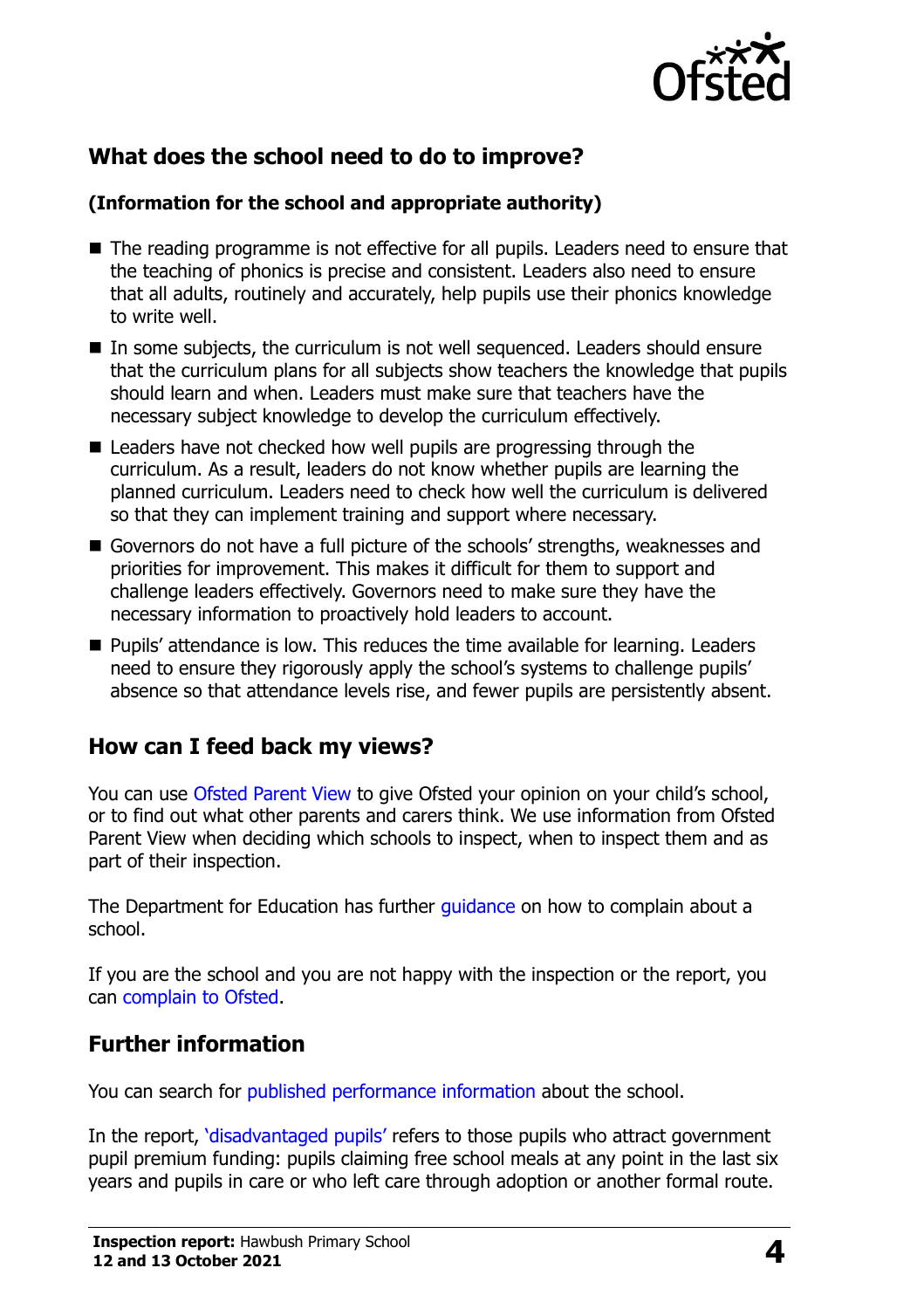

## **School details**

| Unique reference number             | 103820                                                                |
|-------------------------------------|-----------------------------------------------------------------------|
| <b>Local authority</b>              | Dudley                                                                |
| <b>Inspection number</b>            | 10201048                                                              |
| <b>Type of school</b>               | Primary                                                               |
| <b>School category</b>              | Community                                                             |
| Age range of pupils                 | $2$ to $11$                                                           |
| <b>Gender of pupils</b>             | Mixed                                                                 |
| Number of pupils on the school roll | 260                                                                   |
| <b>Appropriate authority</b>        | The governing body                                                    |
| <b>Chair</b>                        | Joyce Carter                                                          |
| <b>Headteacher</b>                  | Rob McConomy                                                          |
| <b>Website</b>                      | www.hawbush.dudley.sch.uk                                             |
| Dates of previous inspection        | 27 and 28 February 2018, under section<br>5 of the Education Act 2005 |

### **Information about this school**

- The school now offers provision for two-year-olds.
- The school manages a specially resourced provision for pupils with SEND. This provision caters for pupils with social, emotional and mental health (SEMH) needs.
- The school currently uses one registered alternative provider.
- Inspectors were aware that a serious incident had previously occurred at the school while a child was in the care of staff employed by the school. While Ofsted does not have the power to investigate incidents of this kind, actions taken by the school in response to the incident were considered alongside other evidence available at the time of the inspection to inform inspectors' judgements.

#### **Information about this inspection**

The inspectors carried out this inspection under section 5 of the Education Act 2005.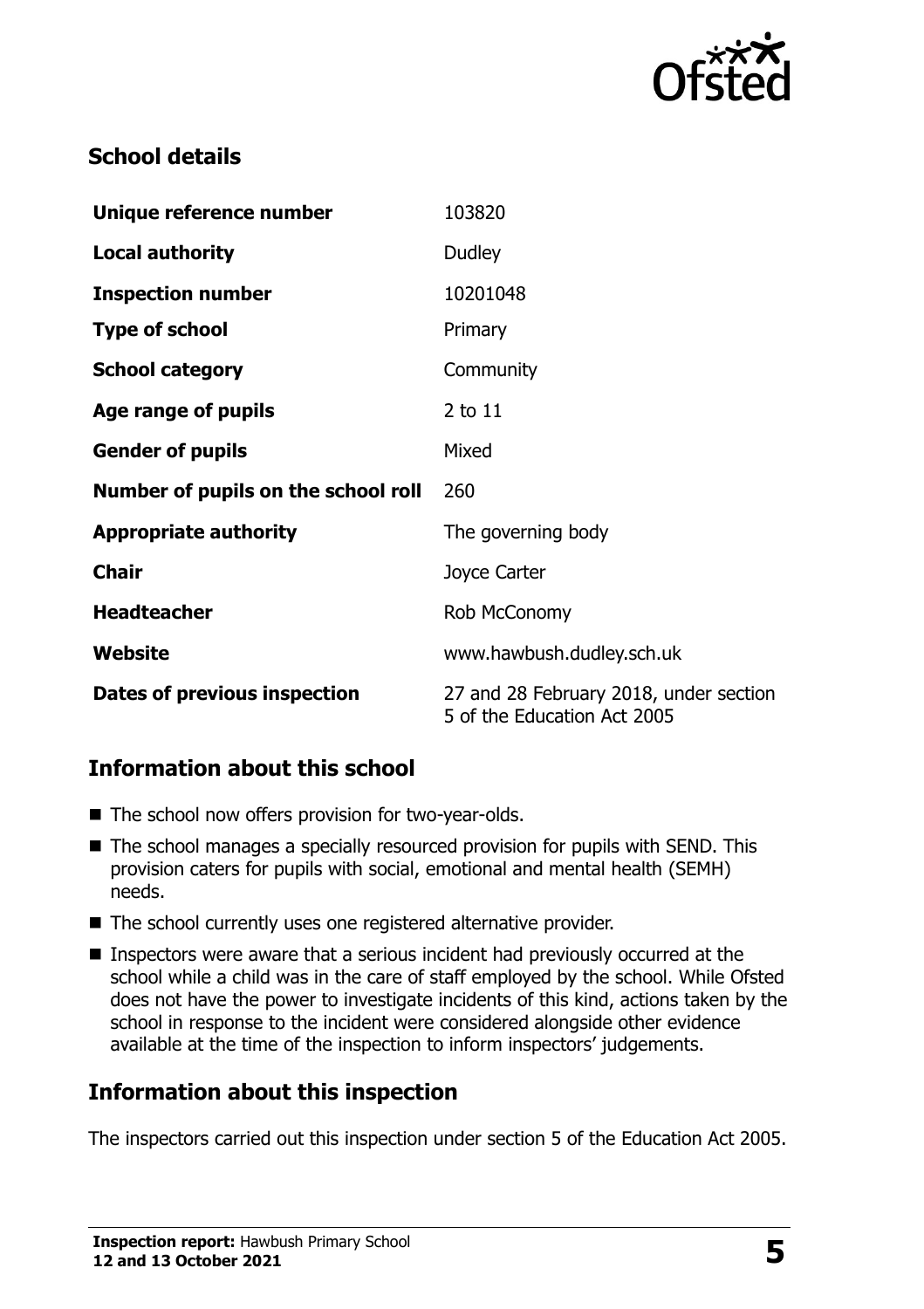

This was the first routine inspection the school received since the COVID-19 pandemic began. Inspectors discussed the impact of the pandemic with school leaders, and have taken that into account in their evaluation.

- During the inspection, inspectors met with the headteacher, deputy headteacher, other leaders and members of the governing body. Inspectors also spoke to a representative of the local authority.
- Inspectors looked at a range of documentary evidence. This included the school's plans for improvement and the work of governors.
- Inspectors carried out deep dives in these subjects: reading, mathematics, history, science and art and design. Inspection activities included discussion with curriculum leaders, scrutinising curriculum plans, lesson visits and discussion with both teachers and pupils about learning.
- An inspector spoke to parents at the end of the school day and gathered their views. Inspectors considered the responses to the online questionnaire, Ofsted Parent View, including the free-text responses. Inspectors took account of the responses to the survey for staff.
- Inspectors also considered the school's specially resourced provision for pupils with SEMH.
- Inspectors met with the school's designated safeguarding leader to check that safeguarding procedures and processes were effective. Inspectors also checked the single central record to ensure that the required recruitment checks on staff have taken place.
- Inspectors also observed pupils' behaviour at breaktimes and lunchtimes and as they moved around the school.

#### **Inspection team**

Richard Kentish, lead inspector Ofsted Inspector

Barry Yeardsley **Details and Search Control** Control Ofsted Inspector